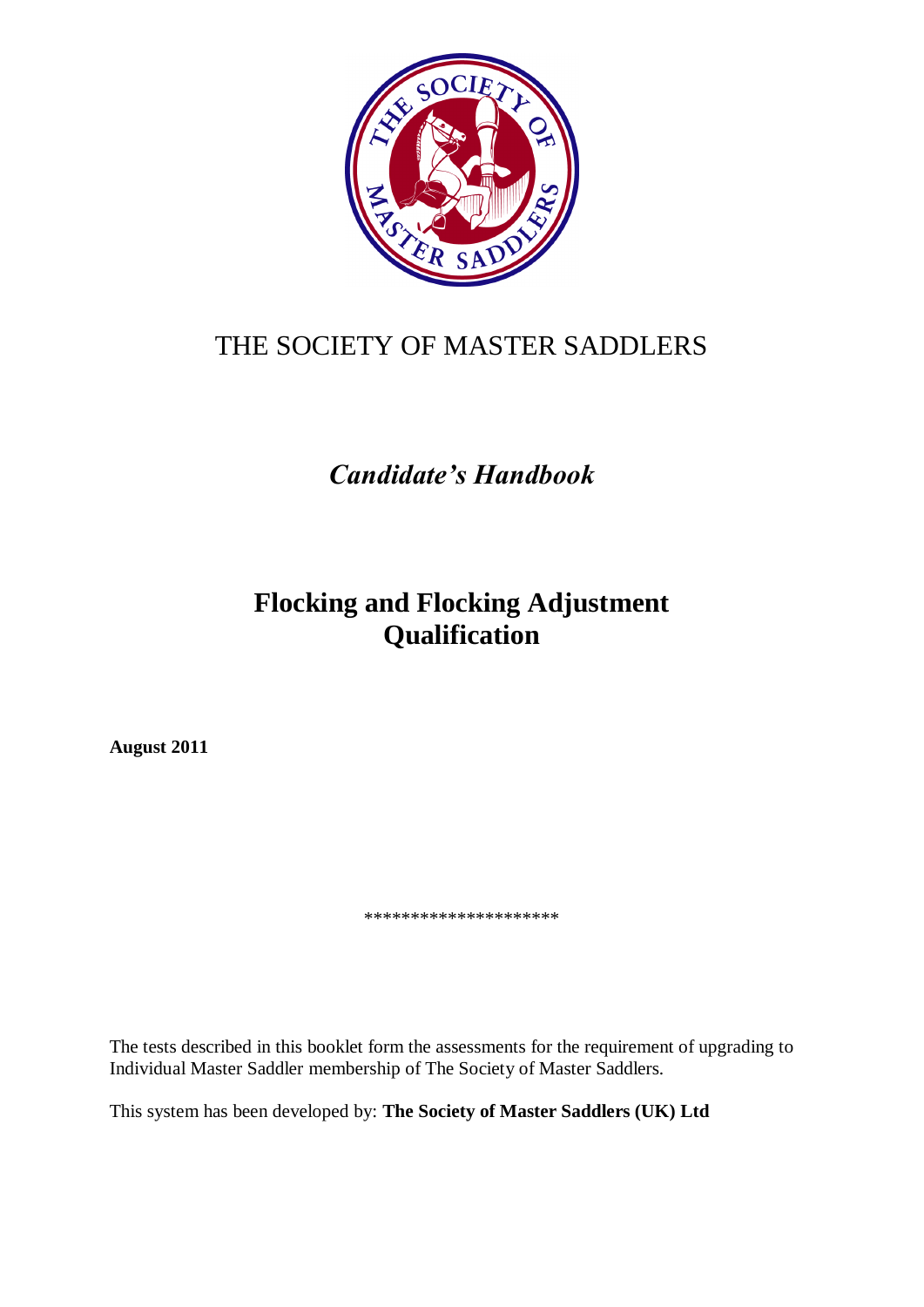## **Certificate in Flocking and Flocking Adjustment**

## **1 Introduction**

These tests are designed to assess the ability of candidates in saddlery craft skills at an **advanced** level. It is anticipated that they will be used by Qualified Saddlers completing a course of training at a training centre or by those currently employed in the trade and seeking recognition of their abilities.

## **2 Skill areas**

The skill areas identified by practising saddlers for assessment at this level are classified as:

- Re flocking saddle panels
- Carrying out adjustment to flocking in saddle panels

Test schedules have been developed in each of these areas to allow candidates to demonstrate their craft skills in a number of areas, such as flocking, removing panels, re lacing in panels, carrying out panel alteration at an **advanced** level

#### **3 Course of instruction**

There is no requirement for candidates to have taken part in any specific course of instruction prior to entry for the assessments. It is however unlikely that a candidate will be successful without specific training. This training may be formal or informal, work or training centre based.

Centres involved in the training of candidates should take careful note of the criteria for marking the test pieces as these give an unambiguous definition of the standard expected.

#### **4 Assessment/certification**

There are two components of the assessment. These consist of a short written knowledge test and two practical skills tests. The practical skills tests consist of work done at the assessment centre only.

Candidates must be successful in both the written and practical components to receive a certificate, awarded by The Society of Master Saddlers'.

Candidates unsuccessful in a written test, who have achieved the required standard in the practical test, may re-sit the written test only at a later date. Candidates who have passed the written test but are unsuccessful in a practical part are required to re-sit the practical section only. A pass in any area will be 'banked' and will remain valid for 12 months. If a successful re-sit of the failed component(s) is not achieved within 12 months the whole assessment must be re-done.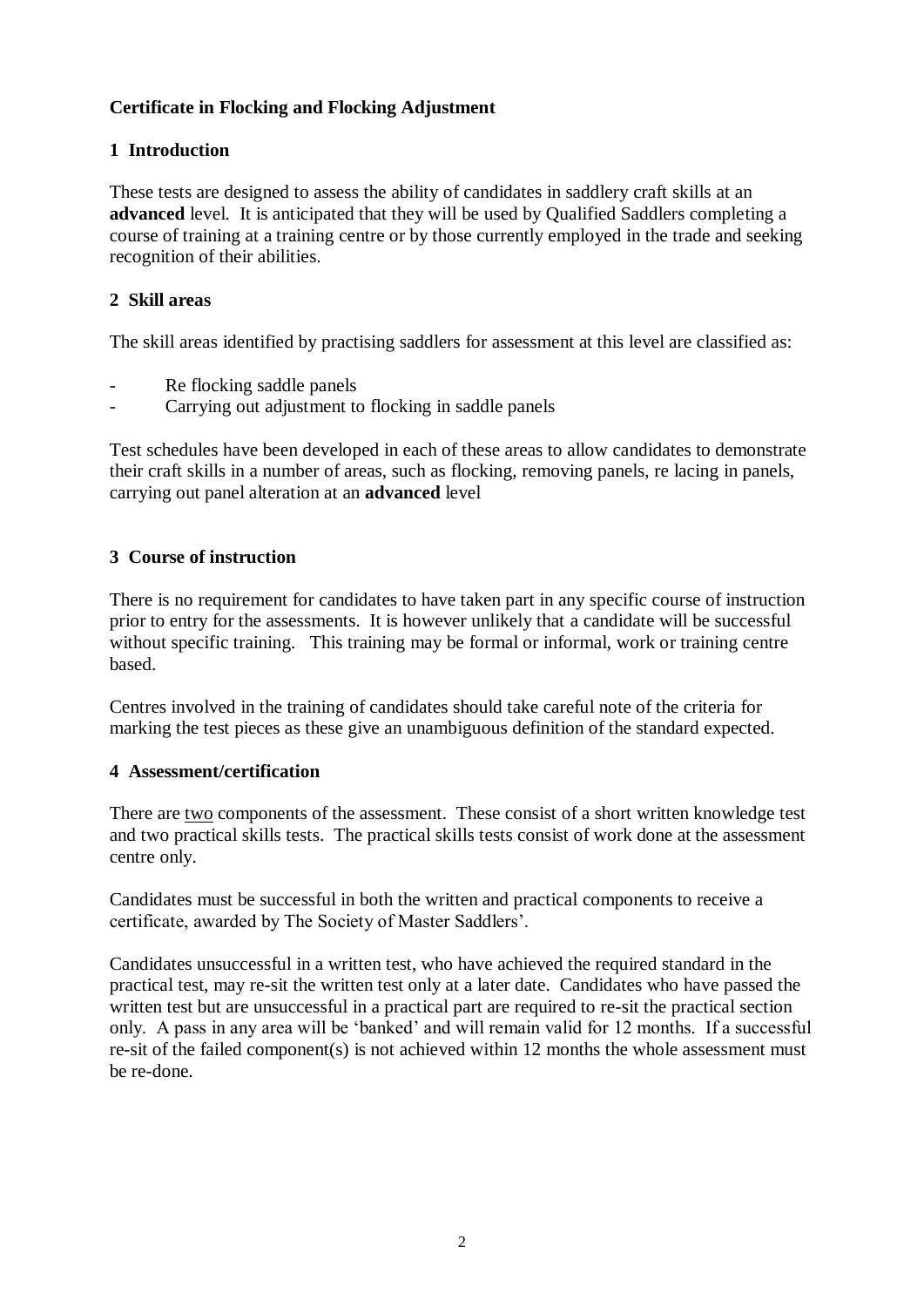#### **CANDIDATE INSTRUCTIONS**

#### **SADDLERY ASSESSMENT**

#### **SADDLE FLOCKING AND FLOCKING ADJUSTMENT**

- 1 You should forward your Application Form and assessment fee to the Scheme Administrator who will allocate you to an assessment at an Assessment Centre. Cheques should be made payable to Society of Master Saddlers UK Ltd and sent to the Society at Green Lane Farm, Stonham, Stowmarket, Suffolk, IP14 5DS.
- 2 You must take a basic tool kit to the assessment centre.
- 3 The practical assessment requires you to RE-FLOCK A SADDLE PANEL AND TO CARRY OUT FLOCKING ADJUSTMENTS TO A SADDLE PANEL as requested by the examiner.
- 4 You will be required to sit two separate assessments because of the many and various skills not visible when assessing the finished saddle panel which in practice do affect both the safety and welfare of the horse and rider. These cannot easily be assessed after completion; it is therefore vital that assessment takes place through the specified stages of assembly.
	- (a) Bring to the centre a used saddle with the panel removed and which has had all of the flocking removed. At the assessment centre you must completely reflock the panel and re-fit the panel into the saddle. You should also check the condition of the whole saddle so that on completion of the test it is fit for purpose and ready to be fitted and used.
	- (b)Your assessor will have brought to the centre a used saddle that needs some flocking adjustments before re-fitting to the horse. They will give you specific instructions as to the requirements necessary. For example you may be asked to add a little flocking behind the points or to add a little flocking through the entire panel. You may ask as many question as necessary but the finished job must meet the instructions that you were given. Being able to work to a saddle fitter's instruction is seen as an important part of this assessment. Note: It is up to you to decide whether to remove the panel from the saddle or to make adjustments with the panel in place. The important factor is the finished result and assessors will not mark you on your chosen method to carry out the adjustment. You should also look at the overall condition of the saddle and point out any faults or repairs you feel are necessary. (See assessment criteria) Present the finished saddles to the assessor for marking.
- 5 You should bring to the assessment centre all materials needed to complete the assessments.
- 6 It is important that you adhere strictly to the specification provided, using the most appropriate materials, fit for the purpose for which the item is made. It is your responsibility to ensure (taking advice if you wish) that the materials used are of merchantable quality.
- 7 At the Assessment Centre you will be required to undertake a written assessment. This assessment will consist of 15 questions which must be completed within 45 minutes and will require knowledge of saddles, horse's conformation, materials, processes and products. In order to be awarded a certificate, you will be required to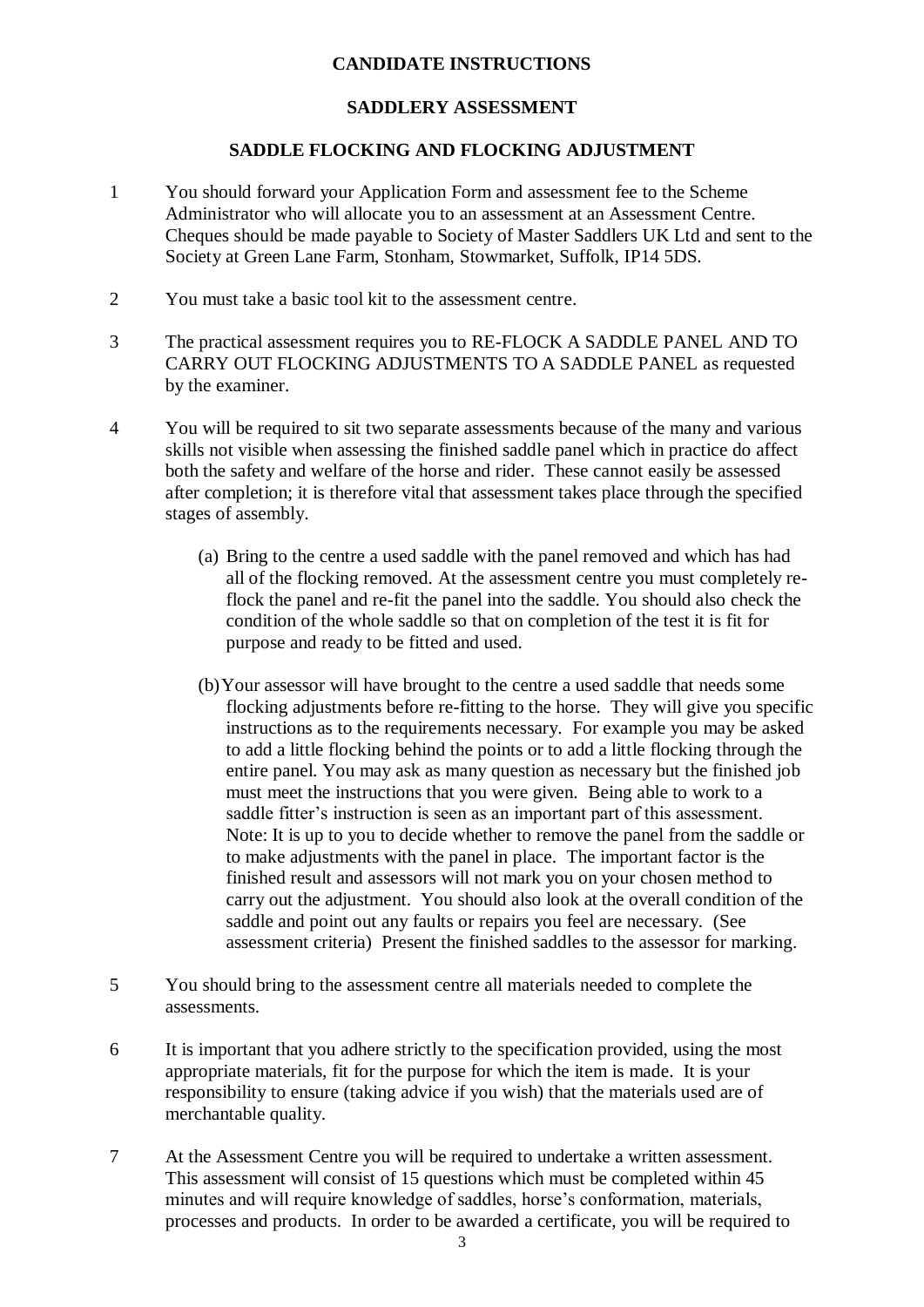achieve 70% or more correct answers for the written assessment in addition to a satisfactory standard in all aspects of the practical assessment.

- 8 During the assessment, you will be observed to ensure that you are working safely.
- 9 Both assessments must be completed in **not more than 4 hours**. Note that the time limit will be strictly enforced and previous experience is necessary to complete this within the time limit and to the standard required.
- 10 An appeals procedure exists for those who consider that they have been unfairly assessed. In such a case, the items in question must be left with the Centre Coordinator, who will inform you of the procedure to be followed. Appeals must be submitted before you leave the Assessment Centre.
- 11 Each of the following elements of your work will be assessed, as applicable:
	- a) Overall Product Quality
	- b) Flocking
	- c) Flocking Adjustment
	- d) Stitching
	- e) Finishing
	- f) Working Practice

To pass the assessment, you must successfully demonstrate your ability to meet the requirements within each element assessed.

12. Knowledge requirements. You should know the names and uses of the different tools you will be using to produce the items of saddlery you are asked to make. You should know the properties and characteristics of the materials you are using and the fittings required to make these items and the reasons for using particular materials for the various parts of the saddle. You should be conversant with the names of the parts of the items being worked on and the function of each part. You should be able to explain the reasons for carrying out each separate part of the procedure adopted to adjust the items and you should be able to explain the reason for any design features in the finished products. Your instructor should be satisfied that you have a sound knowledge of the outline of the history of the use of different saddles and are aware of current developments in design and riders' requirements.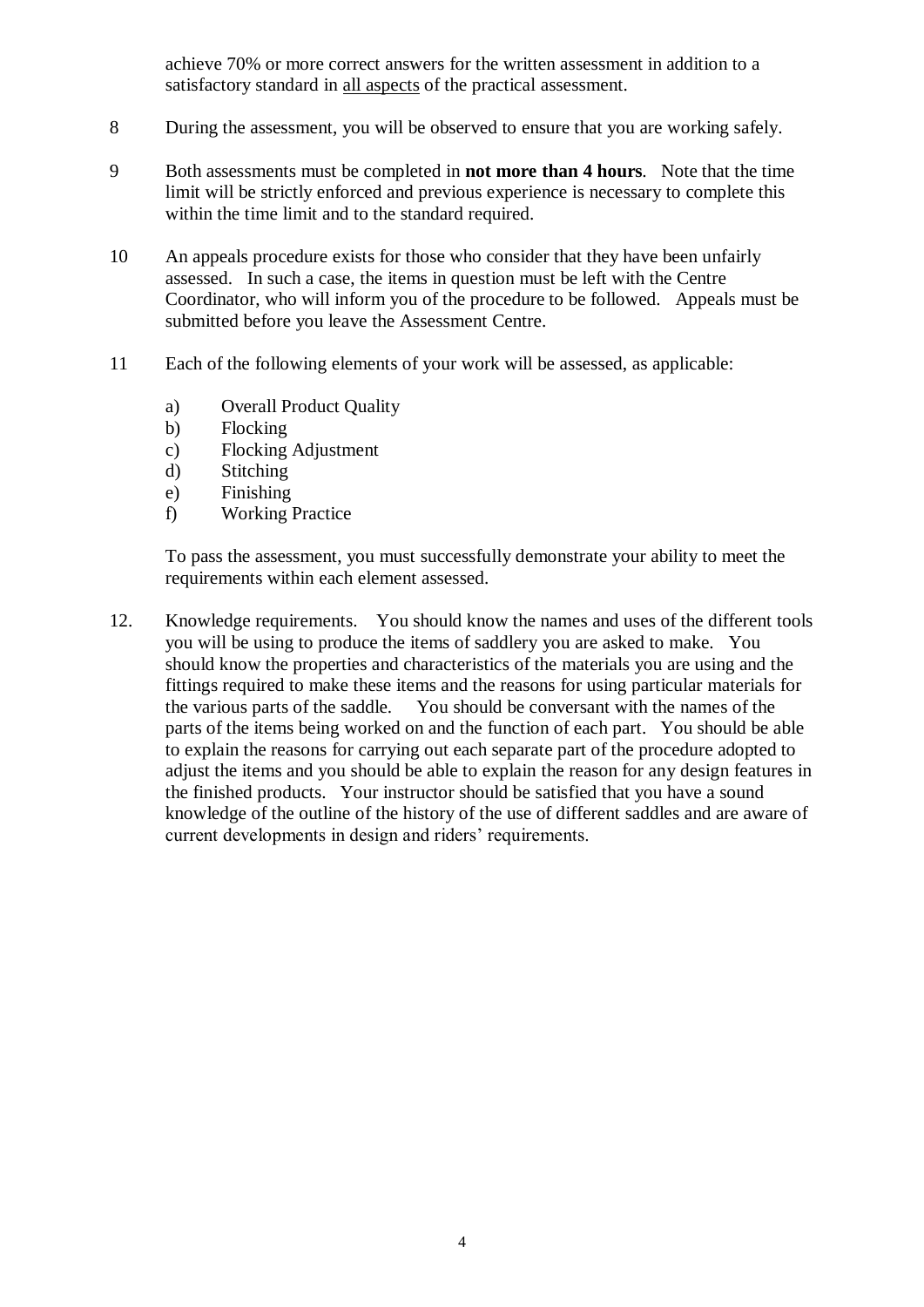#### **SADDLE PANEL - REFLOCKING**

### **SPECIFICATIONS FOR THE PANEL TO BE COMPLETLY RE-FLOCKED**

#### **Note: The candidate must bring with them a saddle to this specification.**

## The saddle should not be new but should be in good condition and suitable for use.

| Tree:           | The tree may be a rigid tree or a spring tree. It is preferable to use a<br>wooden saddle tree stamped BS 6635 2003. If you are unable to<br>obtain a tree marked BS 6635 2003, please ask advice from the Scheme<br>Administrator or the Centre Coordinator. |
|-----------------|---------------------------------------------------------------------------------------------------------------------------------------------------------------------------------------------------------------------------------------------------------------|
| Seat:           | Pigskin or hide seat.                                                                                                                                                                                                                                         |
| Skirts:         | Solid or covered skirts.                                                                                                                                                                                                                                      |
| Flaps:          | Solid or covered flaps (preferably with knee insets).                                                                                                                                                                                                         |
| Girth Straps:   | $N/A$ .                                                                                                                                                                                                                                                       |
| Flexible points | The saddle should have flexible points                                                                                                                                                                                                                        |
|                 |                                                                                                                                                                                                                                                               |

Panel.

All leather and flocked.

Preferably with knee rolls.

Preferably with gussets at front and/or back but not essential.

Sweat flap may be solid or inset.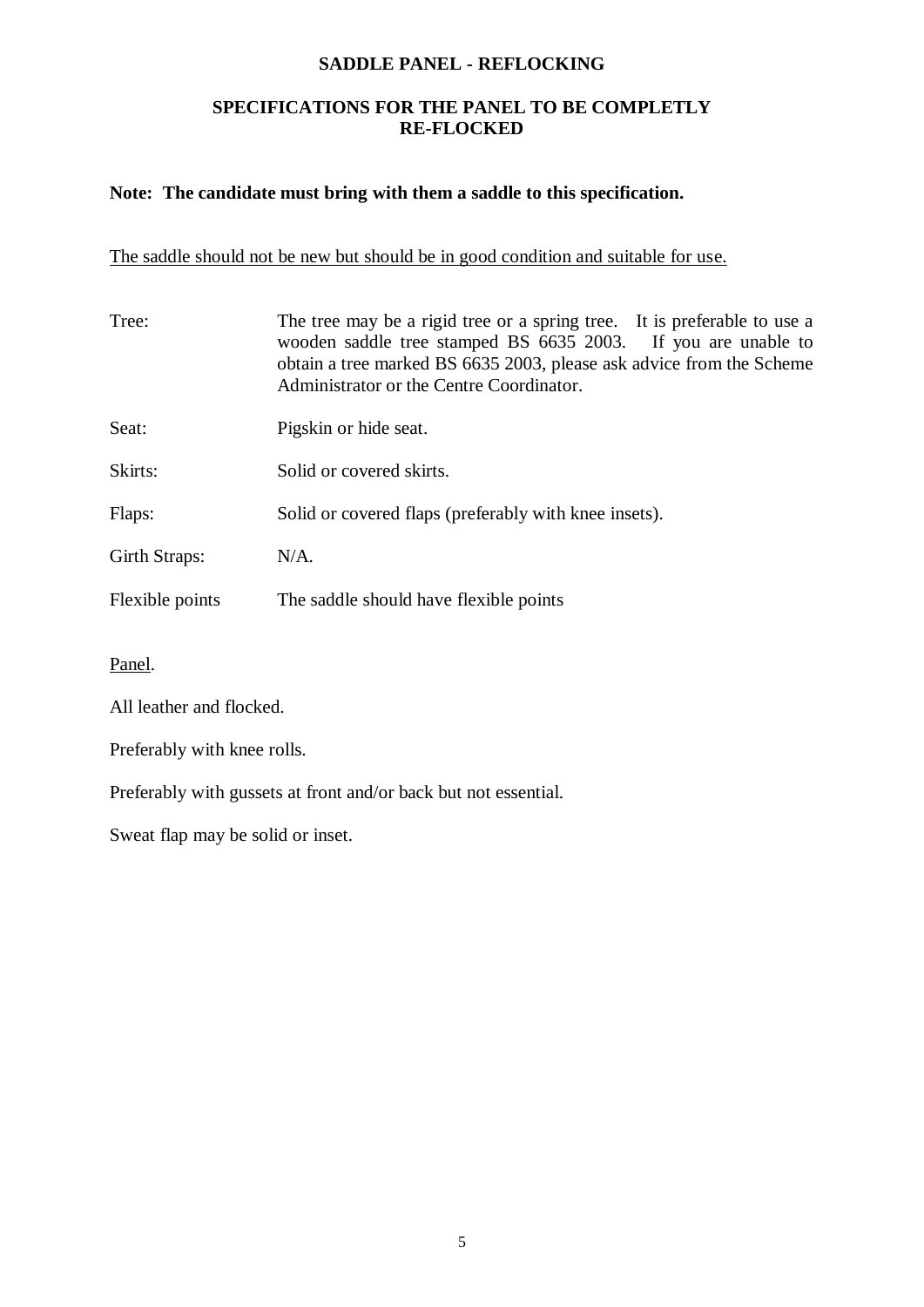#### **ASSESSMENT**

#### **SADDLE PANEL REFLOCKING**

|     | <b>Assessment Centre:</b><br>Date:                   |  |
|-----|------------------------------------------------------|--|
|     | Candidate Name:                                      |  |
|     | Candidate Number:                                    |  |
| (a) | <b>Saddle</b>                                        |  |
|     | The saddle is in good condition and fit for purpose. |  |
|     | Skirts and seat are symmetrical.                     |  |
|     | Flaps are fitted symmetrically.                      |  |
|     | Girth straps are fit for purpose                     |  |
|     | Girth straps are made correctly.                     |  |
|     | Girth straps are fitted securely.                    |  |
|     | The tree is sound                                    |  |
|     | Flexible points are in good condition                |  |
| (b) | <b>Panel</b>                                         |  |

 $\mathbb{R}$ 

 $\overline{\phantom{a}}$  $\overline{\phantom{a}}$ 

## Lacing on back of panel is secure and correct. Panel is stitched into saddle correctly. Point pockets are attached securely. Bearing area is sufficient. Channel width is sufficient. Panel is not over flocked Panel is not under flocked Panel is symmetrical Panel is fitted symmetrically into the saddle.

## c) **Flocking**

| Flocking is suitable for purpose              |  |
|-----------------------------------------------|--|
| Flocking is smooth.                           |  |
| Flocking is even.                             |  |
| Flocking is supportive (not too soft or hard) |  |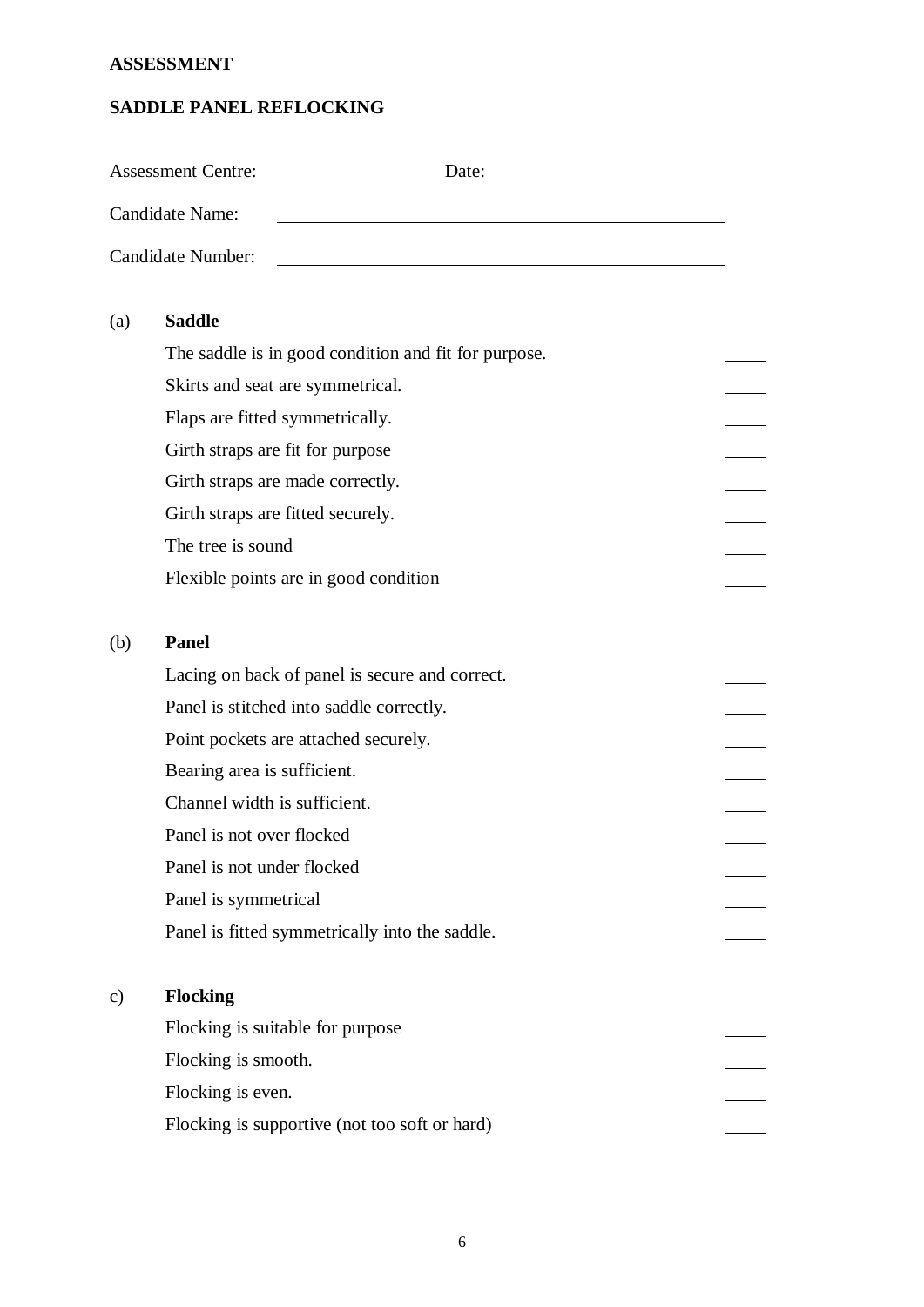## (e) **Stitching**

|     | Correct weight of thread is used.                                          |  |
|-----|----------------------------------------------------------------------------|--|
|     | Stitching is straight and even.                                            |  |
|     | Stitching is the correct tension.                                          |  |
|     | First and final stitches are secure.                                       |  |
|     | Stitching is neat and clean.                                               |  |
|     |                                                                            |  |
| (g) | <b>Finishing</b>                                                           |  |
|     | Finished item is neat and clean                                            |  |
| (h) | <b>Overall Product Quality</b>                                             |  |
|     | The correct type and quality of material is appropriately used throughout. |  |
|     | The saddle is of merchantable quality and is safe and fit for its purpose. |  |
|     | The saddle conforms to the specification.                                  |  |
|     | The materials and thread are of the correct type and quality.              |  |
|     |                                                                            |  |

## IN ORDER TO PASS THIS ASSESSMENT THE CANDIDATE MUST RECEIVE TICKS FOR ALL POINTS.

| Result: PASS/FAIL   |            |
|---------------------|------------|
| Name of Assessor 1: | Signature: |
| Name of Assessor 2: |            |
|                     | Signature  |

Comments: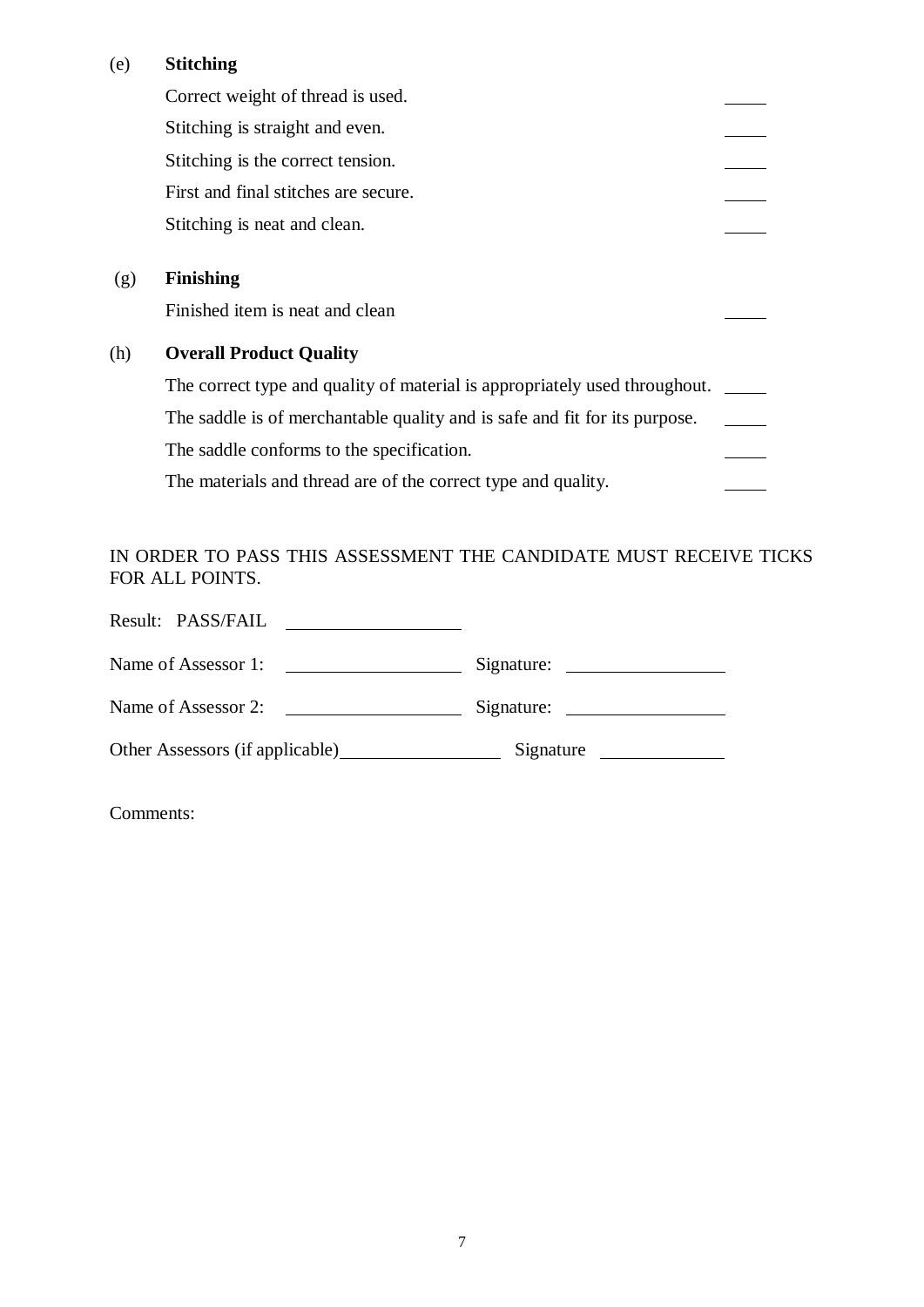## **ASSESSMENT**

## **SADDLE PANEL FLOCKING ADJUSTMENT**

## **Note: The Assessor will provide a saddle to this specification.**

The saddle should not be new but should be in good condition and suitable for use.

| Tree:                                                           | The tree may be a rigid tree or a spring tree. It is preferable to use a<br>wooden saddle tree stamped BS 6635 2003. If you are unable to<br>obtain a tree marked BS 6635 2003, please ask advice from the Scheme<br>Administrator or the Centre Coordinator. |  |
|-----------------------------------------------------------------|---------------------------------------------------------------------------------------------------------------------------------------------------------------------------------------------------------------------------------------------------------------|--|
| Seat:                                                           | Pigskin or hide seat.                                                                                                                                                                                                                                         |  |
| Skirts:                                                         | Solid or covered skirts.                                                                                                                                                                                                                                      |  |
| Flaps:                                                          | Solid or covered flaps (preferably with knee insets).                                                                                                                                                                                                         |  |
| Girth Straps:                                                   | $N/A$ .                                                                                                                                                                                                                                                       |  |
| Flexible points<br>The saddle should have flexible points       |                                                                                                                                                                                                                                                               |  |
| Panel.                                                          |                                                                                                                                                                                                                                                               |  |
| All leather and flocked.                                        |                                                                                                                                                                                                                                                               |  |
| Knee Rolls.                                                     |                                                                                                                                                                                                                                                               |  |
| Preferably with gussets at front and/or back but not essential. |                                                                                                                                                                                                                                                               |  |

Sweat flap may be solid or inset.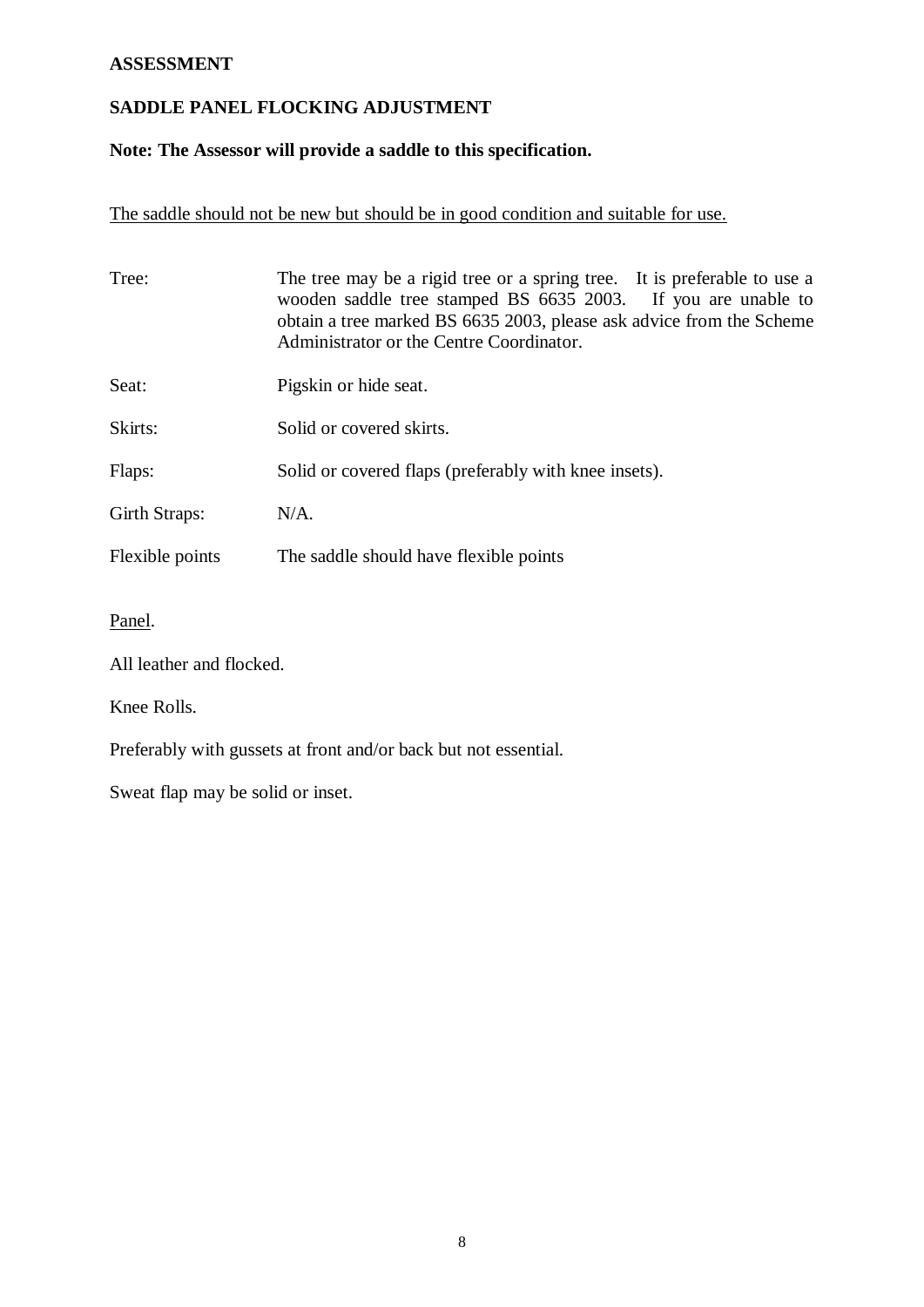## **ASSESSMENT**

## **SADDLE PANEL FLOCKING ADJUSTMENT**

|     | <b>Assessment Centre:</b><br>Date:                                       |  |
|-----|--------------------------------------------------------------------------|--|
|     | Candidate Name:                                                          |  |
|     | <b>Candidate Number:</b><br><u> 1980 - Jan Samuel Barbara, martin di</u> |  |
| (a) | <b>Saddle</b>                                                            |  |
|     | The saddle is in good condition and fit for purpose.                     |  |
|     | Skirts and seat are symmetrical.                                         |  |
|     | Flaps are fitted symmetrically.                                          |  |
|     | Girth straps are fit for purpose                                         |  |
|     | Girth straps are made correctly.                                         |  |
|     | Girth straps are fitted securely.                                        |  |
|     | The tree is sound                                                        |  |
|     | Flexible points are in good condition                                    |  |
| (b) | <b>Panel</b>                                                             |  |
|     | Lacing on back of panel is secure and correct.                           |  |
|     | Panel is stitched into saddle correctly.                                 |  |
|     | Point pockets are attached securely.                                     |  |
|     | Bearing area is sufficient.                                              |  |
|     | Channel width is sufficient.                                             |  |
|     | Panel is not over flocked                                                |  |
|     | Panel is not under flocked                                               |  |
|     | Panel is symmetrical                                                     |  |
|     | Panel is fitted symmetrically into the saddle.                           |  |
| c)  | <b>Flocking</b>                                                          |  |
|     | Flocking is suitable for purpose                                         |  |
|     | Flocking is smooth.                                                      |  |
|     | Flocking is even.                                                        |  |
|     | Flocking is supportive (not too soft or hard)                            |  |
|     | The original flocking was not disturbed                                  |  |
|     | The flocking adjustment meets the specification given to the candidate   |  |